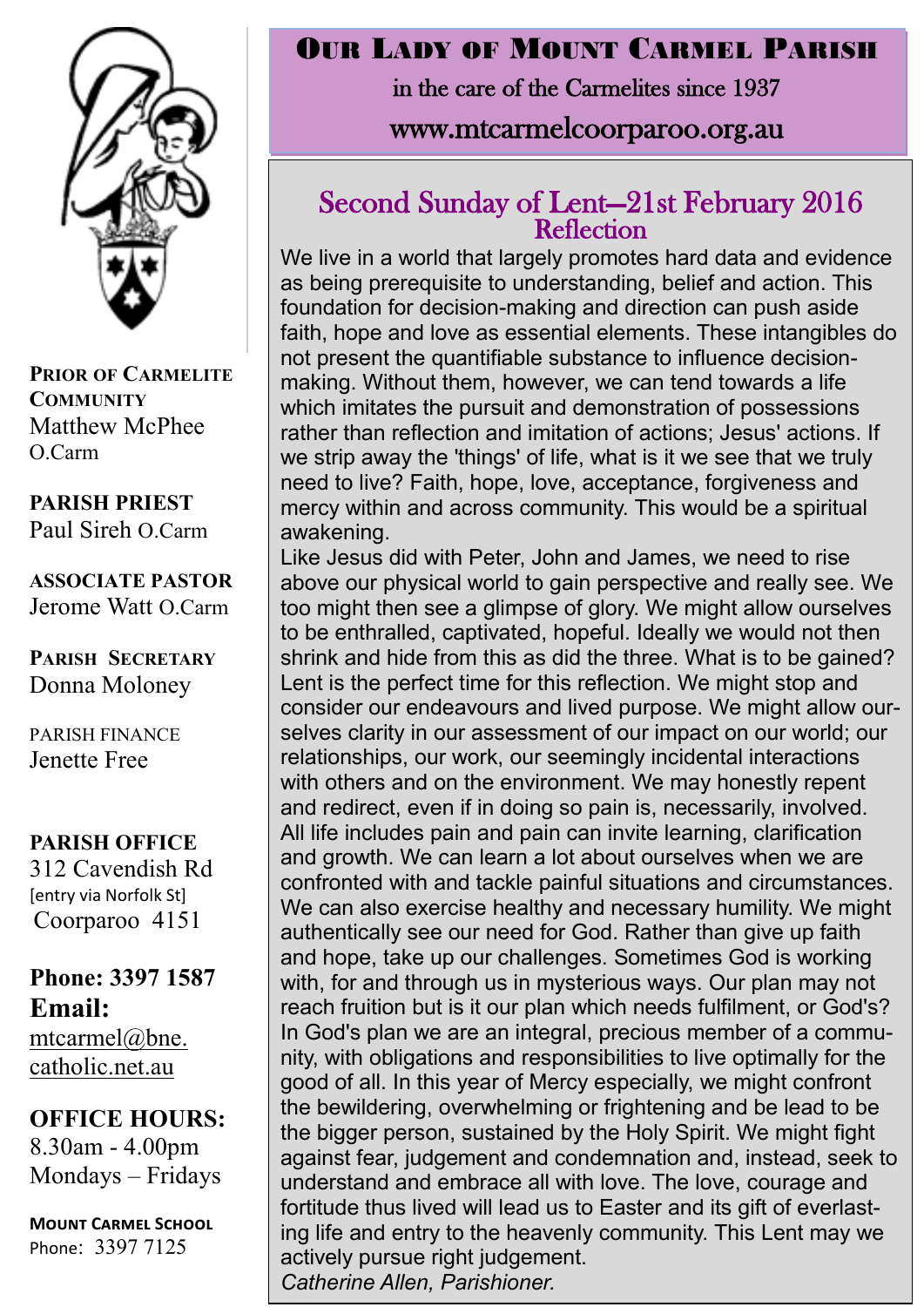# PARISH MASS TIMES Weekends: Saturday Vigil: 6pm Sunday: 8.30am & 5.30pm

### Weekdays: Monday to Saturday 9am

 *The first Wednesday of each month, a Mass of Anointing is held at 10am. This replaces the 9am Mass.*

# Reconciliation: Saturdays 9.30am – 10am Rosary: Mondays –after 9am Mass

# Sacrament of Confirmation 2016

As per the revised Sacramental policy of the Archdiocese of Brisbane, children will make their Confirmation in Year 3.

Information and enrolment forms were sent home with the Year 3 children from OLMC last week.

A **Parent Information Session** will be held in the Church on **Tuesday 26th April from 7pm-8pm**

The **Sacrament of Confirmation** will be held over two nights on **Tuesday 7th June and Wednesday 8th June.**

For further information, please refer to the parish website, or contact the Parish Office on 3397 1587.

## Next Sunday's Readings:

**Year C: 3rd Sunday of Lent Ex 3:1-8,13-15; Cor 10:1-6, 10-12 Gospel: Lk:13:1-9**



# *We Welcome …….*

**Fr Martinho Da Costa O.Carm** 

who has joined the Carmelite Community and this parish from this weekend.

Fr Martinho is East Timorese and for the past several years has been in the Carmelite parish of Middle Park, Melbourne.

Please introduce yourselves to Fr Martinho and make him very welcome !

# **Project Compassion**

**\_\_\_\_\_\_\_\_\_\_\_\_\_\_\_\_\_\_\_\_**

Tricia Ryan, one of our parishioners will be speaking at all the Masses this weekend, on the importance of supporting Project Compassion.

Your donation supports programs around the world that provide vulnerable people with the skills and opportunities they need to establish food for life. Project Compassion money boxes and envelopes are available for collection from the Church foyer.

*Your generosity is appreciated.*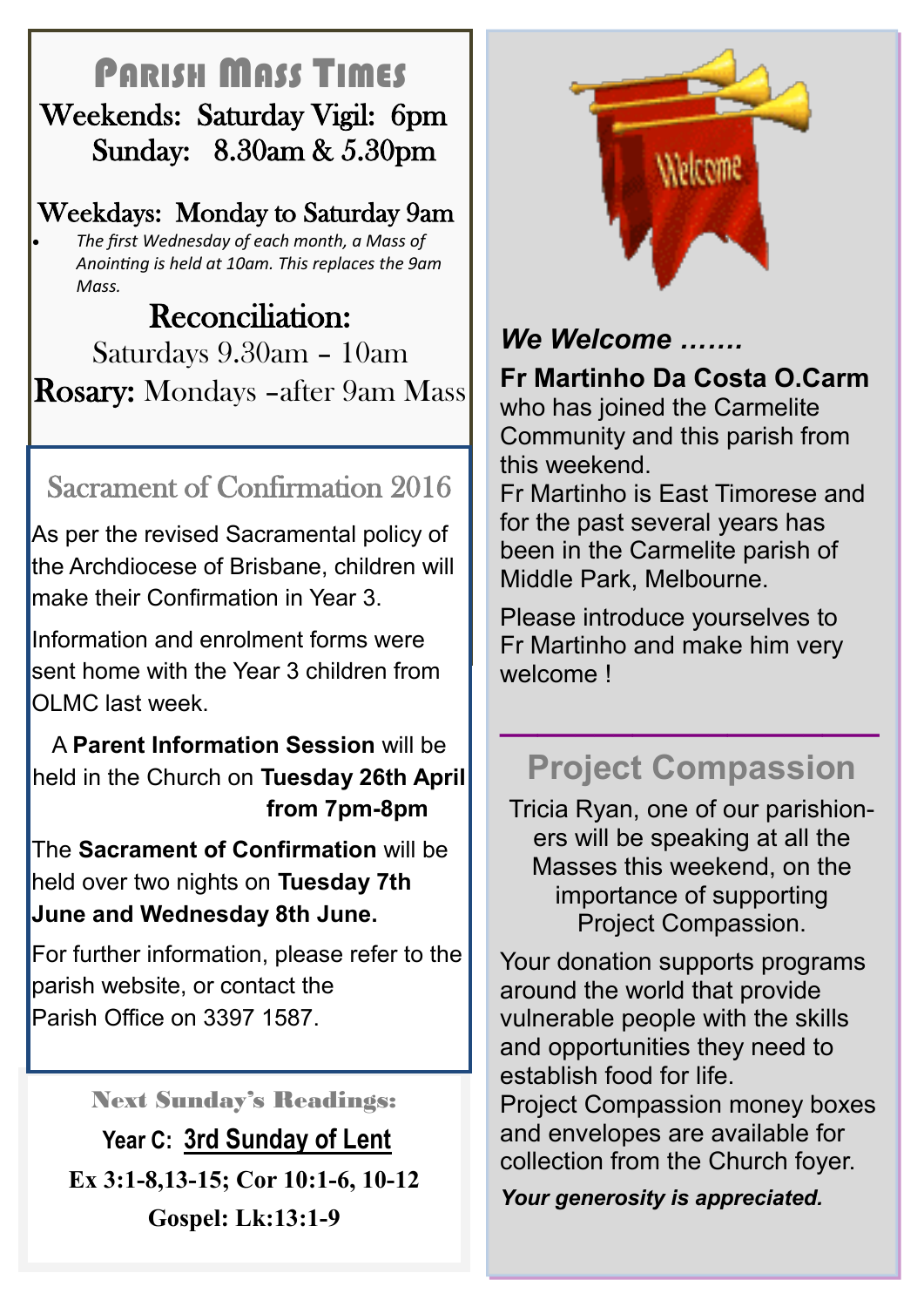#### Enrolments for Prep at Our Lady of Mt Carmel 2017

Enrolments are now being accepted at Our Lady of Mt Carmel for Prep in 2017. Enrolment forms can be downloaded from our website

( www.mtcarmelcoorparoo.qld.edu.au ) or collected from the school office.

Our enrolment policies can be viewed at our website.

Interviews for places at Mt Carmel in 2017 will commence 21<sup>st</sup> March 2016 (last week of Term 1).

#### **Enrolment forms need to be submitted by the 18th March, 2016.**

The table below indicates age eligibility dates for Prep for 2017 enrolments. Please contact the schools should you have any further enquiries.

| Children born               | <b>Eligible for Prep Year in</b> |
|-----------------------------|----------------------------------|
| 1 July 2011 to 30 June 2012 | 2017                             |
| 1July 2012 to 30 June 2013  | 2018                             |

# LENTEN PRAYER

\_\_\_\_\_\_\_\_\_\_\_\_\_\_\_\_\_\_\_\_\_\_\_\_\_\_\_\_\_\_\_\_\_\_\_\_\_\_\_\_\_\_\_\_\_\_\_\_\_\_\_\_\_\_\_\_\_\_\_\_\_\_\_\_\_\_\_\_\_\_\_\_\_\_\_\_\_\_

**Prayer:** *Let us be renewed in God's mercy,*

*Let us be loved by Jesus,*

*Let us enable the power of His love to transform our lives;*

*And let us become agents of this mercy, channels through which God waters the earth, protects all creation,*

*and makes justice and peace flourish.* (Pope Francis: *Urbi et Orbi*)

**Lenten Theme:** Pope Francis in this Year of Mercy has called for us to be 'missionaries of mercy'; to be people who know and live forgiveness, faith and love. Lent is the time when, through prayer and penance, we renew our commitment to follow Jesus. We believe in this time we have been given the Spirit to help and guide us in our choices; this Lent we will reflect and pray as a community for a greater depth and insight through the Spirit's gifts of Wisdom, Understanding, Right Judgement, Courage, Knowledge, Reverence and Wonder and Awe in God's Presence.

**Lenten Image:** We will continue the image of the Door of Mercy begun in Advent. Also, beginning with the gift of Wisdom on Ash Wednesday and following on the successive Sundays of Lent - we will reflect on one of the gifts of the Holy Spirit.